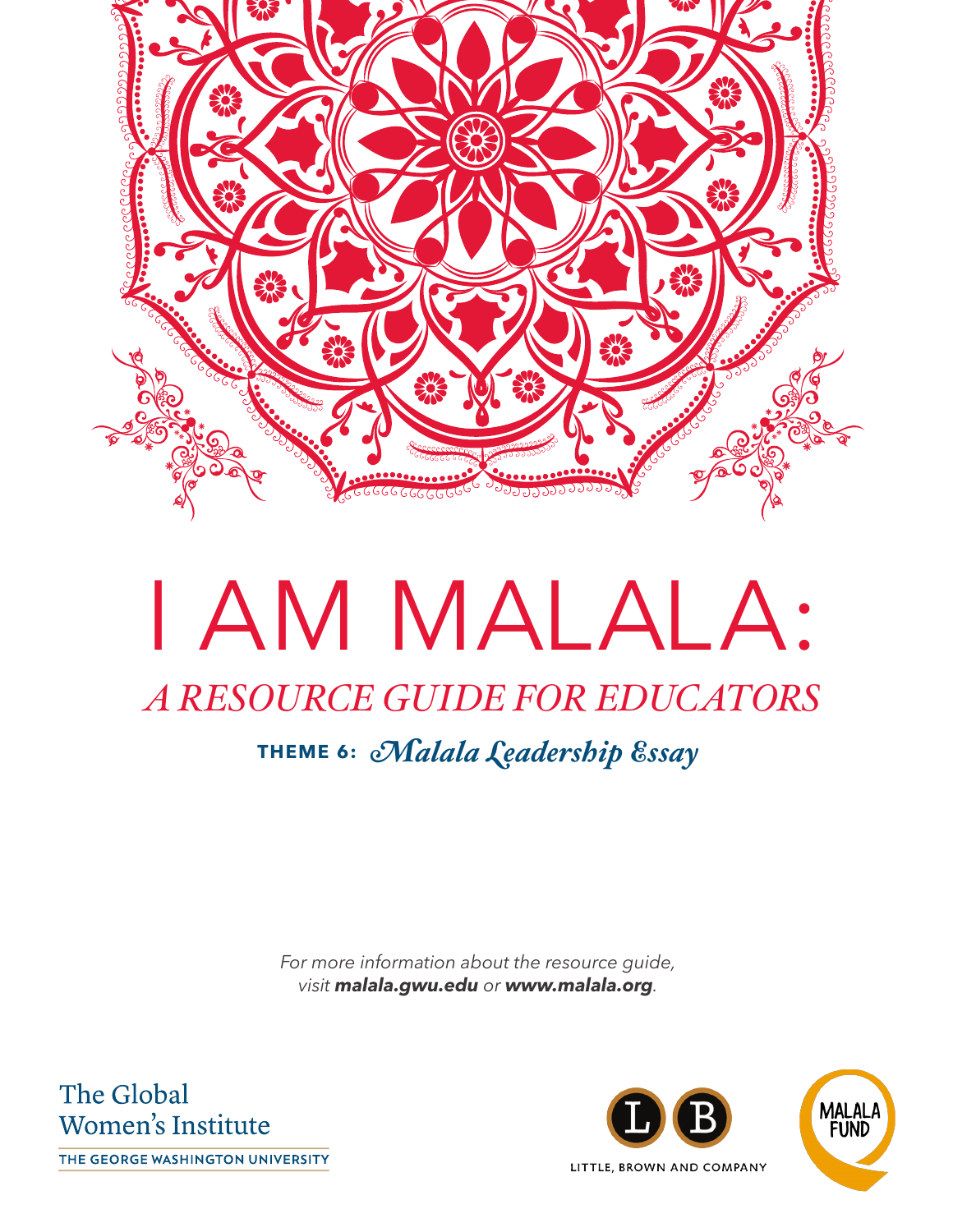To expand the reach of Malala's memoir—*I am Malala: The Girl Who Stood Up for Education and Was Shot by the Taliban*—and spread Malala's message to young people and activists, the Global Women's Institute (GWI) of the George Washington University (GW), in collaboration with the Malala Fund, developed a resource guide for high school and college students around the world. Building on the content of Malala's memoir, the resource guide supports global efforts to mobilize women and men to address women's and girls' rights to an education.

Malala's memoir opens the door to some of the greatest challenges of our modern world. It is about politics, education, culture, religion and violence against women and girls. It is a moment in the life of a young girl and in the history of a country. To do these broad themes justice, faculty from a wide range of disciplines contributed to the development of the resource guide.

The resource guide challenges students to think deeply, share their experiences, and engage with their communities. Each theme begins with learning objectives and a narrative, intended to start the conversation and help plan lessons. The theme then includes individual exercises, group activities, and resources to assist students and instructors in deepening their knowledge of a topic.

### THE EIGHT THEMES ARE:

- **1. Memoir as Literature and History**
- **2. Education: A Human Right for Girls**
- **3. Cultural Politics, Gender and History in Malala Yousafzai's I am Malala**
- **4. Religion and Religious Extremism**
- **5. Malala and Violence against Women and Girls**
- **6. Malala Leadership Essay**
- **7. Malala and the Media**
- **8. Global Feminisms: Speaking and Acting about Women and Girls**



**A Memoir by the Youngest Recipient of the Nobel Peace Prize.** 

*To learn how to purchase the book, visit* **[malala.gwu.edu](http://malala.gwu.edu)***.*

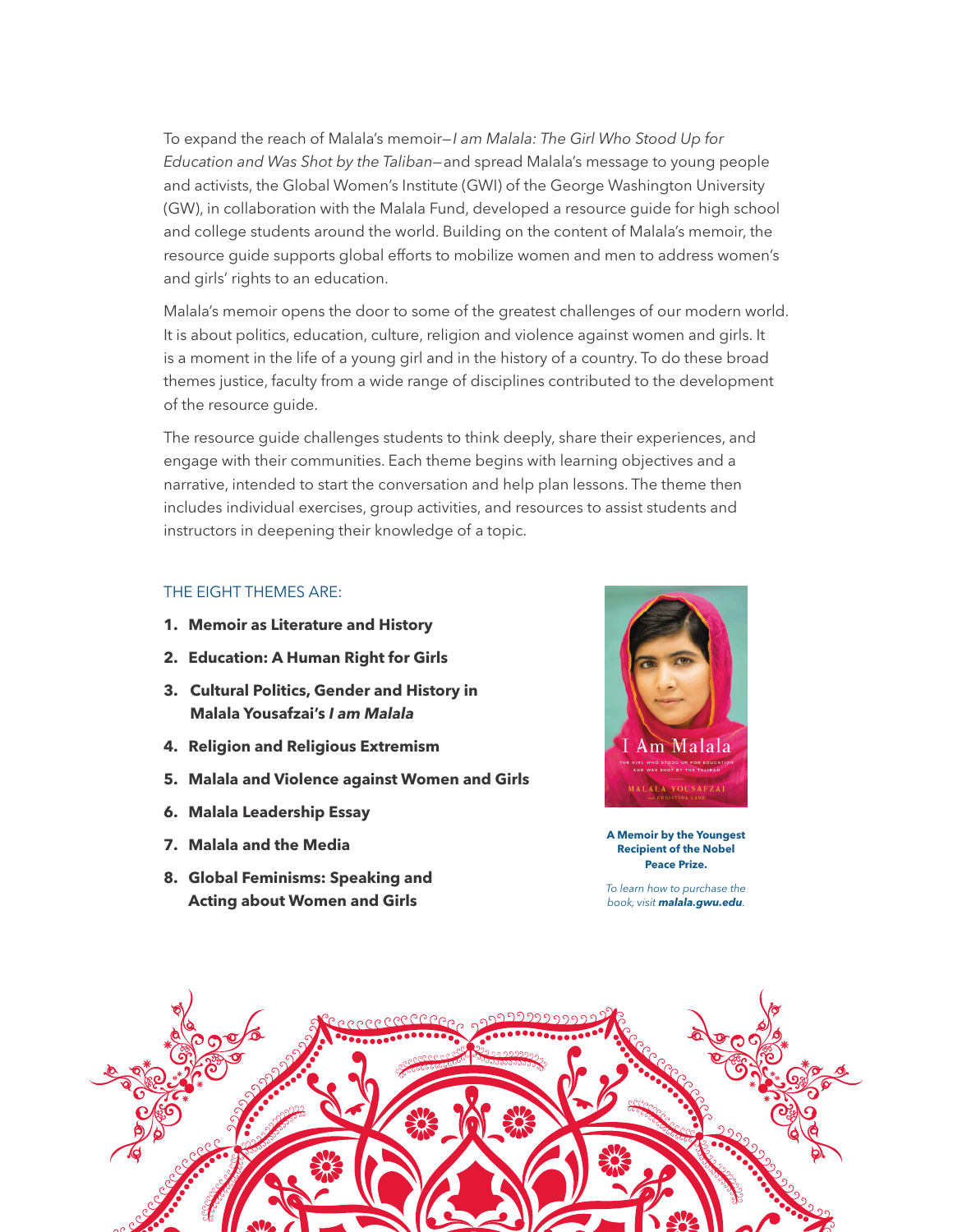# *MALALA LEADERSHIP ESSAY*

*BY MARY BUCKLEY* 



*"You must be the change you wish to see in the world."* 

*~ Mahatma Gandhi*

Malala Yousafzai, a young social change leader in Pakistan's Swat Valley, works on the basic human right of equal access to education for children around the world. Her vision stems from childhood experiences, and her political actions address needs she first identified within her local community. With strong support from her father, and a newly established foundation, Malala engages local participants, government administrators, and world leaders to advocate for policies that will effectively provide education to all citizens. This essay will examine Malala's leadership work, recognized internationally, through the following learning objectives:

- Leadership theories
- Malala's leadership style
- Leadership goals and strategies
- Collective action

### **Background**

While Malala was in primary school, Taliban forces took control in the Swat Valley of Pakistan, and they issued a decree that all girls' schools be closed. Parents and teachers were threatened if they refused to comply. Malala's daily walk to school became dangerous when the Taliban patrols exerted power over the community's institutions and directed the local women to cover themselves, stay indoors, and travel with a male protector. Because these directives

were framed as deriving from religious teachings and were filtered through the valley in print and radio broadcasts, some community members sympathized with the edicts and joined the Taliban ranks and many chose to be silent. Ziauddin Yousafzai, Malala's father, was one of the few who spoke on national and international media resisting the Taliban's decree while promoting the rights of children to an education. He opposed the mandate and continued to keep his school open. In her memoir, Malala wrote of her father's actions and of the challenges Swat Valley social institutions encountered from political and religious factions. Eventually her actions gained outside community support and contributed to shaping a larger platform for universal access to education.

### **Leadership Overview**

The concept of leadership is conditioned by cultural, religious, economic, political, and social conditions, and it is informed by historical and contemporary stories. Leadership topics can be traced throughout history; both the *Iliad* and the *Odyssey* reference effective leadership qualities, and philosophers from Plato to Confucius, wrestled with the subject. For Muslims, Prophet Muhammad's<sup>361</sup> life and actions serve as a model of good leadership. Legends, folk tales, adventure stories, and religious narratives detail individual feats or events that inspire a community to action and instill values.

An important historical figure for Pakistani and Afghan schoolchildren in the Pashtun culture is Malalai of Maiwand, for whom Malala Yousafzai is named. In 1880, Malalai,

1 The salawat, "salah allahu alaihi wa sallam", is a phrase that Muslims use to pronounce blessings upon the Prophet Muhammad. Sometimes the phrase is abbreviated as SAW or PBUH for "peace be upon him," but these abbreviations are controversial and to some, suggest a lack of respect. With this in mind, we have used the full salawat in Arabic, as a superscript, in line with contemporary literary conventions seen in texts about Islam.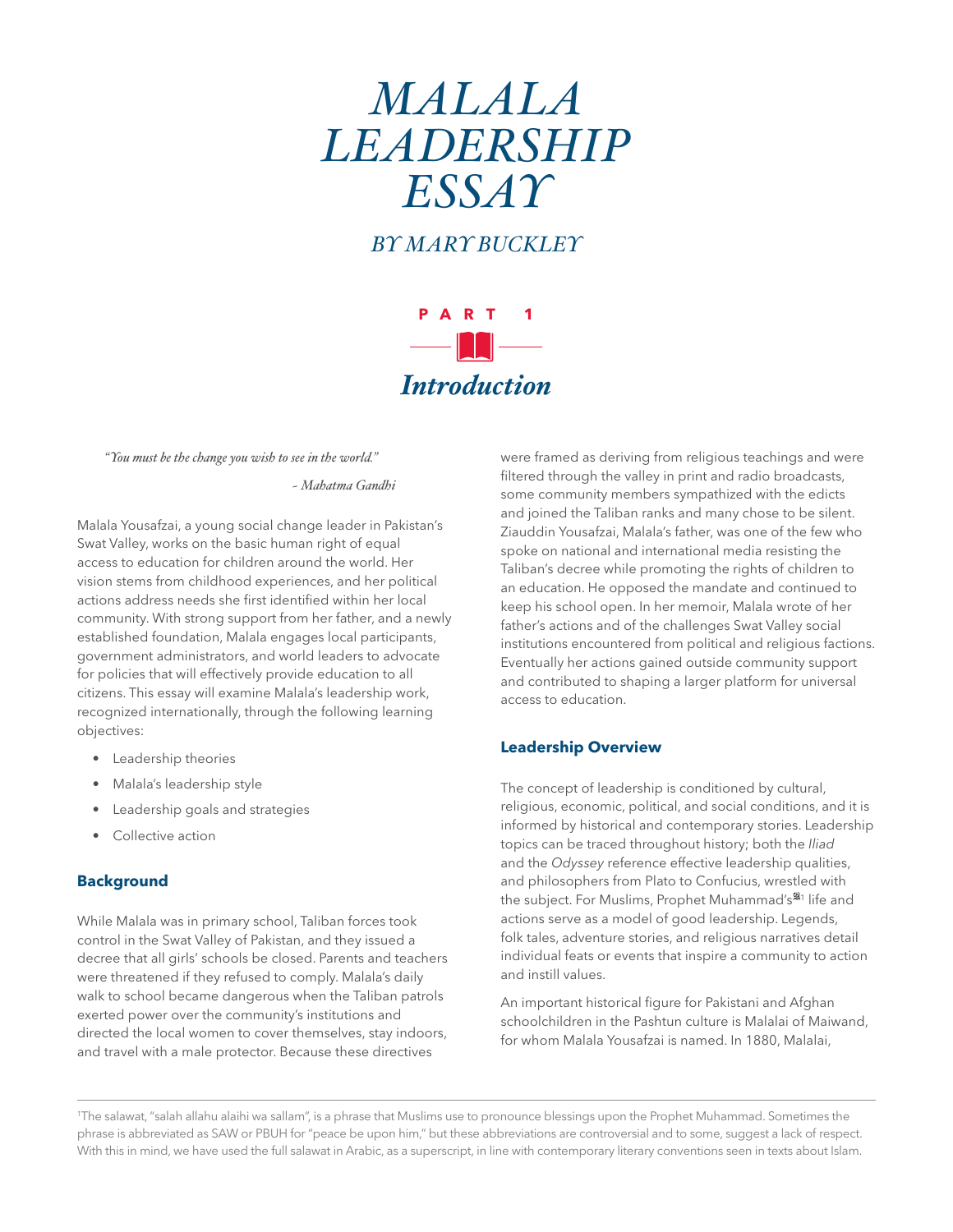a young Afghanistan heroine, rallied Pashtun people to continue their battle against British invaders. Malalai's story inspires Pashtun identity and core values, while connecting succeeding generations to Pashtunwali, the code of the Pashtuns, which includes centuries-old traditional principles of courage and generosity. In her text, Malala claims this leader as "our very own Joan of Arc." (Yousafzai 15)

Though no universally accepted definition of leadership exists, many contemporary writers identify leadership as a complex process that involves the engagement of a community working toward a shared goal, vision, or interest. Leaders act as a catalyst within an organization or community: initiating collective action around a common interest, accepting responsibility for completion of stated goals, communicating the community's position with outside partners, and exhibiting courage in the face of conflict.

The essential characteristics for a successful leader include vision, self-knowledge, critical thinking and problem-solving capacity, adept communication skills, personal integrity, and responsibility. At the outset of the text, Malala reveals her vision: a concept of equal access to education. Speaking at public events, first as an apprentice to her father and later as a featured guest, she has developed language skills and reasoning ability to effectively communicate her vision. When an opportunity opens for more dialogue or action, Malala seizes the invitation. She writes about her fear of public speaking and the greater responsibility to carry out the mission of access to education. In interviews, she responds insightfully to questions about the actions and decisions that affect education rights globally.

Charismatic leaders motivate and inspire others to take action. Malala identifies Benazir Bhutto, Pakistan's former prime minister, as a powerful role model who embodied leadership qualities of charisma, political astuteness, and tough opposition to rivals. Prime Minister Bhutto received the 2008 United Nations Prize for Human Rights; following in her role model's footsteps, Malala Yousafzai was a 2013 recipient of the same prize. Recognizing the importance of community participation to effect significant policy change, Malala does not present herself as a heroic leader but as a humble and responsible member of a working group. In a 2013 U.N. speech to other young education advocates, Malala identified herself as "one girl among many," and she spoke of the philosophy of nonviolence learned from the work of Bacha Khan, Mahatma Gandhi, and Mother Teresa.

Integrity is viewed as an essential trait for effective leaders. Participants are willing to invest when they can rely on the leader's core values; trust inspires confidence. Malala accepts responsibility for working within existing community structures to implement change, and she speaks for those without a public platform. Writing about the U.N. speech she delivered in 2013, she states: "Deep in my heart I hoped to

reach every child who could take courage from my words and stand up for his or her rights." (Yousafzai 310) She intended her speech to reach beyond the delegates in the room, to travel deep into the fault lines of poverty and give others hope and support.

### **Theories on Leadership: Western and Islamic Perspectives**

Historically, stories of leaders who have inspired group actions often emphasize three elements: distinct traits, aspects of a leader's engagement with committed followers working to achieve end goals, and the situational environment or landscape that influences group actions. Current leadership literature combines the identified elements and points toward a nuanced interpretation of leadership as a process, recognizing the fluid interplay among constituent parts of individual, community, and situation. James MacGregor Burns adds to leadership literature with a discussion of the ethical/moral dimension of leadership. Writing about the collective responsibility of citizens to work toward alleviating human rights needs worldwide, he states: "The task of leadership is to accomplish some change in the world…. Its actions and achievements are measured by the supreme public values that themselves are the profoundest expressions of human wants: liberty and equality, justice and opportunity, the pursuit of happiness." (Burns, Transforming Leadership 4)

### **A. Leadercentric Theories - Traits, Skills, and Style**

Traditional Western leadership theory first identified specific leader traits or characteristics derived from great man stories. Professional skills or knowledge competencies and behavior actions or style were identified, mid 20th century, as integral components providing additional tools for assessing successful leaders.

1. **Trait leadership theory,** first identified in the early 20th century, recognized characteristics attributed to the leader. Research on leadership traits "points to six key traits: intelligence, confidence, charisma, determination, sociability and integrity." (Northouse, Introduction to Leadership 27) Today, leadership scholars acknowledge these leadership traits as a valuable component in the scope of leadership theory, while also recognizing the limits of a leadercentric perspective. Traits analysis focuses on the leader, without acknowledging the important exchange between leader and follower; and it does not account for different situational needs. Additionally, the demands of working with one group may require traits not appropriate or necessary in other settings.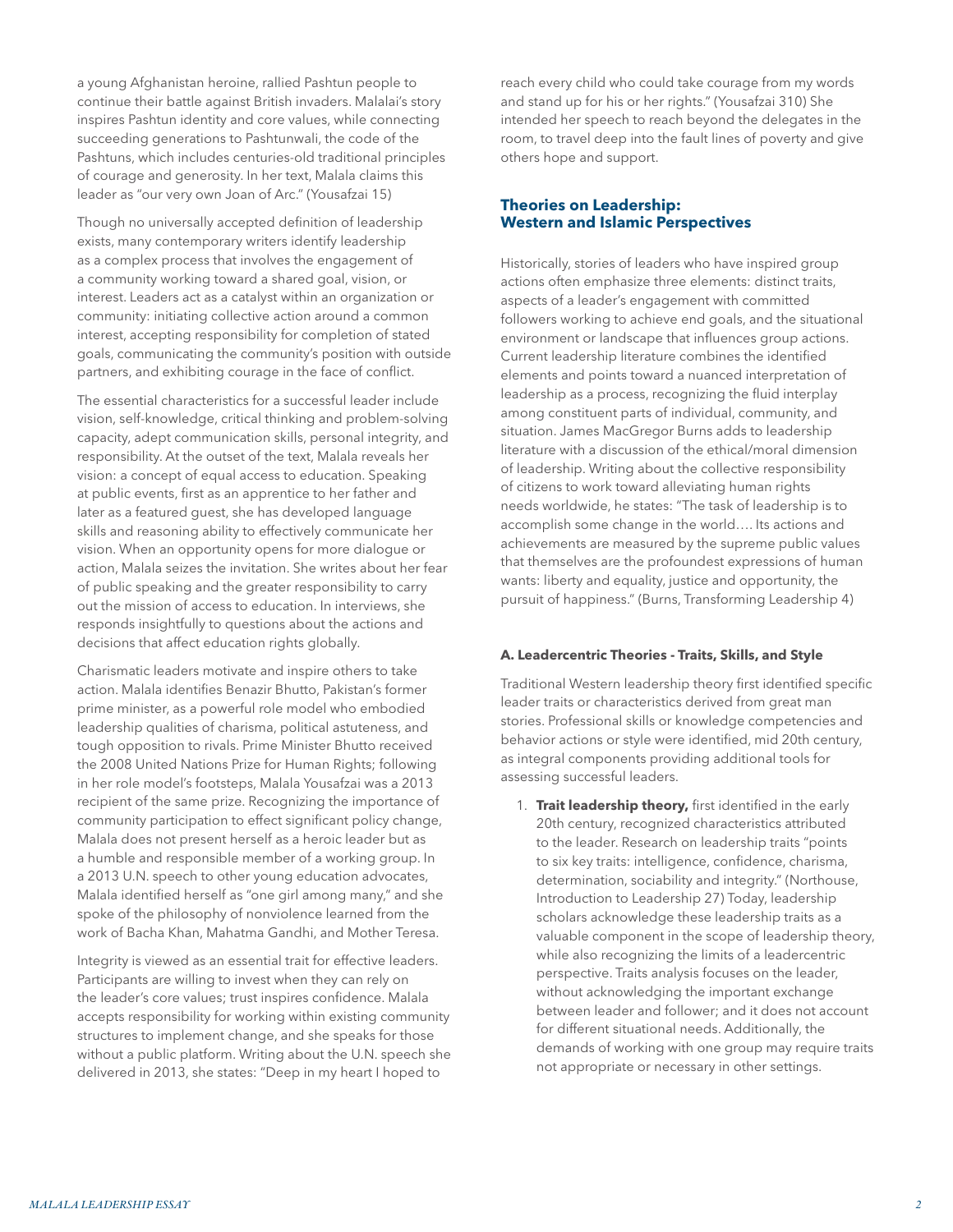- 2. **Skills leadership theory,** first explored by Robert Katz in 1955, identified "skills and abilities that can be learned and developed." (Northouse, Leadership Theory and Practice 35) Katz positioned management leadership capacity to include technical proficiency skills, human or people skills, and conceptual/idea skills. In the past 20 years researchers have greatly expanded the skills leadership theory and identified a skills-based leadership model that speaks to the potential of individuals to develop leadership competencies in problem solving, social judgment abilities, and knowledge competencies. (Northouse, Leadership Theory and Practice 39)
- 3. **Style leadership theory** analyzes leaders' actions as they "facilitate goal accomplishment … and nurture the community participants." (Northouse, Leadership Theory and Practice 65) Both actions are joined to accommodate successful goal achievement. How the leader communicates and works with followers and facilitates interactions with outside community actors is studied to frame an analysis of the leader's style.

### **B. Leader/Follower Leadership Theories – Transactional, Transformational, and Social Change**

Early Western leadership literature focused on the leader or the follower, but it did not investigate vital relationships between leader and follower. In 1978 James MacGregor Burns identified transactional and transformational leadership styles that examined the role of leader/follower relationships. Another addition to leadership theory, the social change leadership model, developed as a collegiate training program defining a "purposeful, collaborative, values-based process that results in positive social change." (Komives and Wagner xii)

- 1. The **transactional leader** engages in an exchange with followers, based on a system of rewards and benefits.
- 2. The **transformational leader** gets the community to invest in the common goal and transcend individual rewards for greater community needs.
- 3. The two core elements of the **Social Change Model** state that leadership is tied to social responsibility and the common good, and that leadership functions as a collaborative process. Every participant is a stakeholder in SCM, and the leader role may shift in response to the organization's needs.

### **C. Islamic Leadership Values**

In Muslim countries, the life and work of Prophet Muhammad<sup>36</sup> has had a profound influence on leadership models. The Prophet's words, actions, and life choices serve as a role model for thoughtful leadership. John Adair in a treatise on the leadership of Prophet Muhammad<sup>38</sup> writes: "Islam today is both an inheritor of the world's body of knowledge about leadership and … a great contributor to it." (Adair 110)

Muslim leaders' actions are influenced by Islamic religious values of honesty, integrity, equality, truthfulness, and sincerity. (Khan and Varshney). Self-awareness is considered one key leadership trait, and it "involves thankfulness and respect for Allah and His creation (the Quaranic concept of at-taqwá)… Additional qualities a leader exhibits are "purity (taharat), patient perseverance, and steadfastness (sabr)." (Danielewicz-Betz 140)

In Islam, "leadership is based on trust (amanah)" and "the focus is on doing good." (Danielewicz-Betz 140) These deeply rooted spiritual ideas drive Malala's understanding of effective community participation and inspire her work and active citizenship. In her memoir, Malala references core values from religion, family, and teachers as significant guiding principles that inform her understanding and perception of community. She proudly locates herself within a specific cultural and religious community, identifying the basic values and needs of the group through a generous description of family and community lives.

### **Conclusion**

Writing with passion and conviction, Malala reveals personal stories and insightful observations across the intersections of everyday life and the existing power structures of Pakistan's Swat Valley. She acknowledges support from both community and world leaders, evaluating the progress of the journey thus far. She works within the community to invest in the common good and develop capacity in followers working toward equal access to education. She speaks to authority figures as an advocate and community action driver, representing the group's needs. Within this dialogue, she reveals her charisma as she channels hope through an optimistic attitude that change is possible. Her story reveals the active process of engaging others to join the cause for equal access to education and accept social responsibility for change.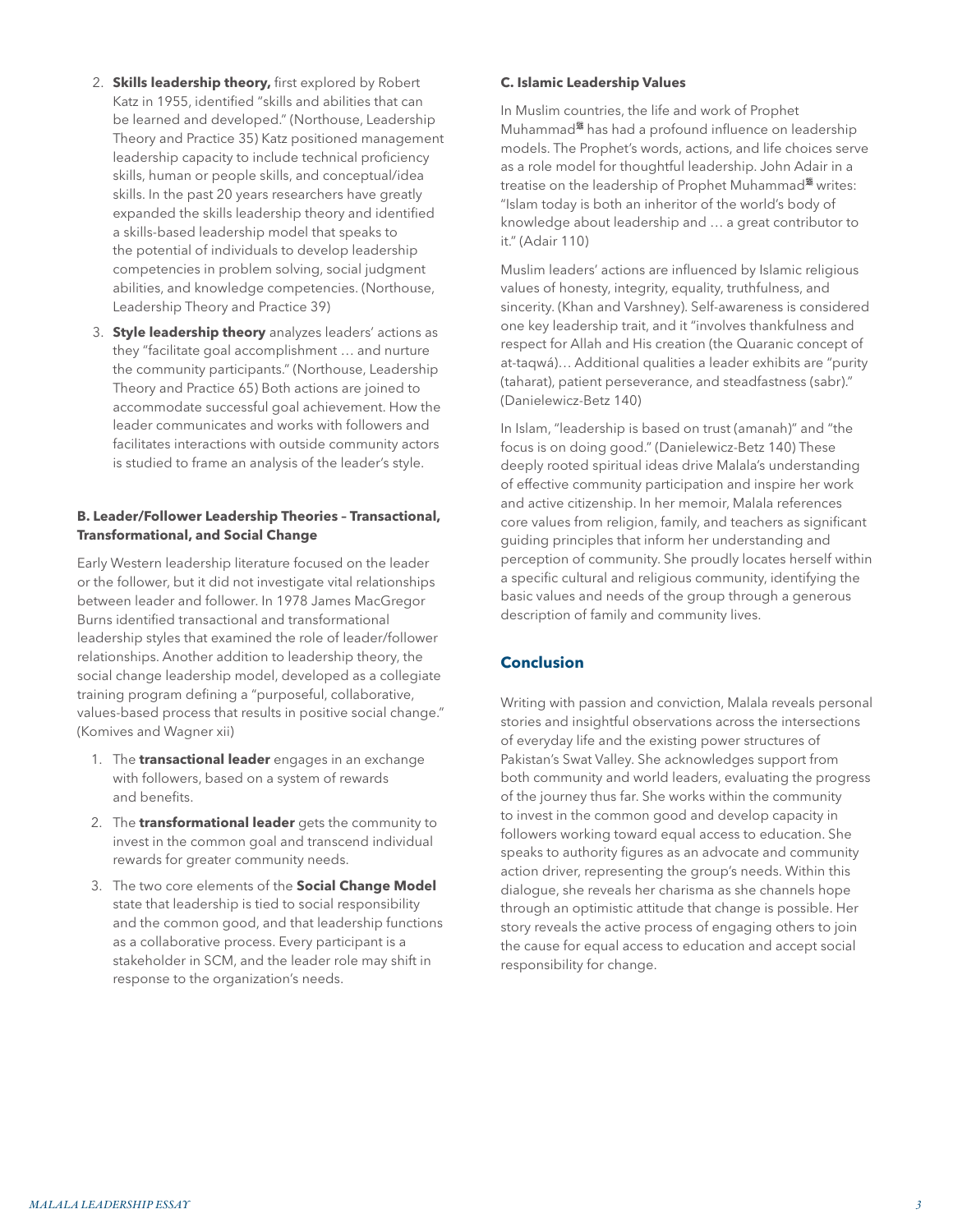### **WORKS CITED**

Adair, John. *The Leadership of Muhammad*. London: Kogan Page, 2010.

Bass, Bernard M. *Handbook of Leadership*. New York: Macmillan, Inc., 1990.

Burns, James MacGregor. *Leadership*. New York: Harper & Row, 1978.

—. *Transforming Leadership*. New York: Atlantic Monthly Press, 2003.

Danielewicz-Betz, Anna M. "Glocalization of Leadership and Cultural Implications for Higher Education: A German-Saudi Case." *Culture and Gender in Leadership*. Ed. James Rajasekar and Loo-See Beh. London: Palgrave Macmillan, 2013.

Khan, Sami A. and Deepanjana Varshney. "Transformational Leadership in the Saudi Arabian Cultural Context: Prospects and Challenges." *Culture and Gender in Leadership*. Ed. James Rajaseker and Loo-See Beh. London: Palgrave Macmillan, 2013.

Komives, Susan R. and Wendy Wagner. *Leadership for a Better World: Understanding the Social Change Model of Leadership Development*. San Francisco: National Clearinghouse for Leadership Programs,2009.

Komives, Susan, Nance Lucas and Timothy R. McMahon. *Exploring Leadership: For College Students Who Want to Make a Change*. San Francisco: John Wiley & Sons, Inc., 2013.

Northouse, Peter G. *Introduction to Leadership*. Thousand Oaks: Sage Publications Inc., 2012.

—. *Leadership Theory and Practice*. Thousand Oaks: Sage Publications, Inc., 2004.

Shankman, Marcy L. and Scott J. Allen. *Emotionally Intelligent Leadership: A Guide for College Students*. San Francisco: Jossey-Bass, 2008.

Shea, Erin E. O'Brien & Jennifer. *Gender and Women's Leadership, A Reference Handbook*. Ed. Karen O'Connor. Thousand Oaks: Sage Publications, Inc., 2010.

Yousafzai, Malala. *I Am Malala*. Little Brown and Company, 2013.

### **PART 2** — **H** — *Individual Activities*

Maintain a reflective leadership journal, using the prompts below:

### **1. Malala and Leadership**

Evaluate Malala in terms of leadership theories. Find examples from the text that pair with the leadership traits and styles found in the leadership narrative. Pair one trait or style with each quote, and then elaborate on why this excerpt fits with the leadership discussion.

### **2. Leadership Role Models**

Malala references Prime Minister Benazir Bhutto and Malalai of Maiwand as role models. Develop and articulate your view of leadership through a paper that includes examples of four leaders, two from your life experiences and two nationally or internationally recognized. What are their individual styles, actions, and traits? How did they gain their leadership position? Did the leader emerge from an existing community or organization? Did they start a community around a shared goal? Were they appointed or elected to the position? How successful were they in achieving their goal?

In the text, Malala defines the importance of role models. Why were you drawn to the leaders you identify? Are they role models for you? Do you see yourself working in one of these fields? What can you do now to position yourself for this work?

### **3. Vision**

Malala clearly defines her vision for equal access to education throughout the text. Her work develops incrementally as she explores the issue. Can you outline the steps that led her from a local to a national platform? Where did she begin to define the issue? How did she communicate the ideas? Who were her different audiences?

For you, what are three to five things that you want to accomplish by the end of this year? For each goal, what are the two or three tasks that will help you reach that goal? How will you measure your progress toward those goals: weekly, bi-weekly, monthly? Will these goals engage others? How will you establish a consistent group action plan?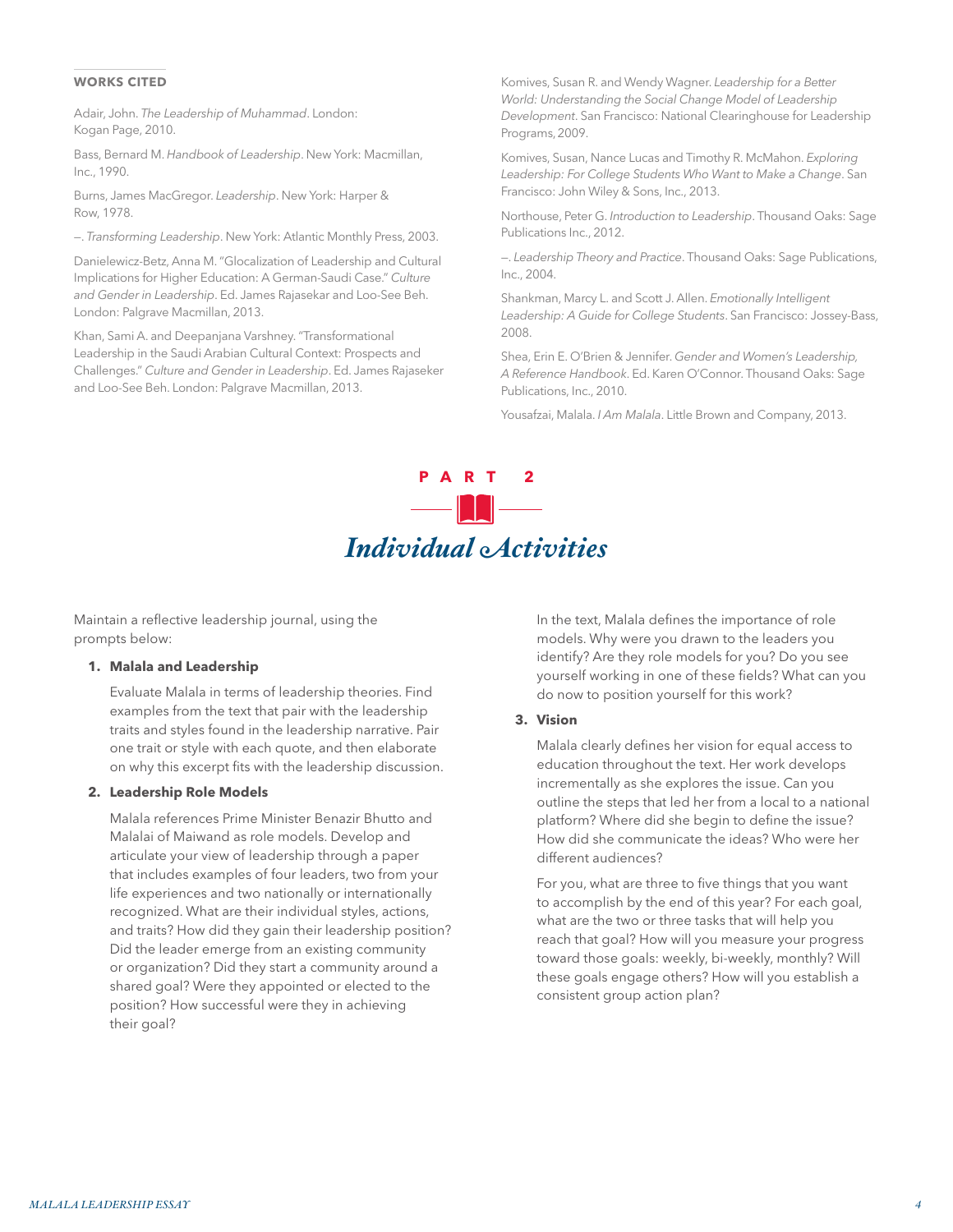### **4. Community Engagement**

List community organizations within your locale, connect with one of these organizations, and volunteer 10 hours or more with the group. Keep a journal about the experience. Note the leadership structure within the volunteer group. How do you interact with others who are not close friends? Who takes responsibility? How is that manifested? Is there a group dynamic? How do you build trust with others? Are you taking any risks, moving outside your comfort zone?

### **5. Self-Knowledge**

Take the Myers-Briggs Test at http://www humanmetrics.com/cgi-win/jtypes2. asp#questionnaire. Score the test to identify your strengths.

# **PART 3** *Group Activities*

Share group results online. Use charts, visuals, and video to enhance the findings.

### **1. Presentation of a leadership topic or quote**

Each student is responsible for introducing a leadership quote, thought, or exercise into one class meeting for group discussion.

### **2. Leadership characteristics identified**

Create a list of leaders from different fields and different nationalities: arts, politics, government, entertainment, sports, human rights, community action forums, education, finance, or other.

Brainstorm together for Nos. 1–3; work alone for No. 4, dividing up the leaders among the group members; collaborate for No. 5 to create a leadership packet and identify individual skill and knowledge competencies to assign roles of editor, publisher, online manuscript designer, and any other tasks involved.

- 1. Next to each leader list one to three characteristics, qualities, or traits the leader has exhibited that are essential for effective leadership in that field.
- 2. List the main accomplishment of that leader.
- 3. In what situation has the leader developed: community structure, hierarchal, government? And what is the leadership structure within that specific field: authoritative, collaborative, elective, transformational, transactional?
- 4. Write up a short leadership briefing on each leader; include media or printed resource materials for background information.
- 5. Complete an online composite leadership packet.
- **3. Vision—Work together to identify community need and create an action plan**
	- 1. Identify a community need. Why is change needed? What are the barriers to change?
	- 2. Create an action plan or agenda that will address the issue. What are the real and hidden costs? What are the expected benefits?
	- 3. Establish a list of outside partners that need to be engaged for support.
	- 4. Identify subcommittees that will work on specific items to support the change.
	- 5. How often and when will the group access progress?

### **4. Role Playing—Leader/Follower**

Each group member develops an action item. Communicates the idea/concept to the group. Motivates others to engage in the plan. Facilitates a group meeting that will work to design and implement the suggested agenda item. Evaluates progress and makes changes to move forward.